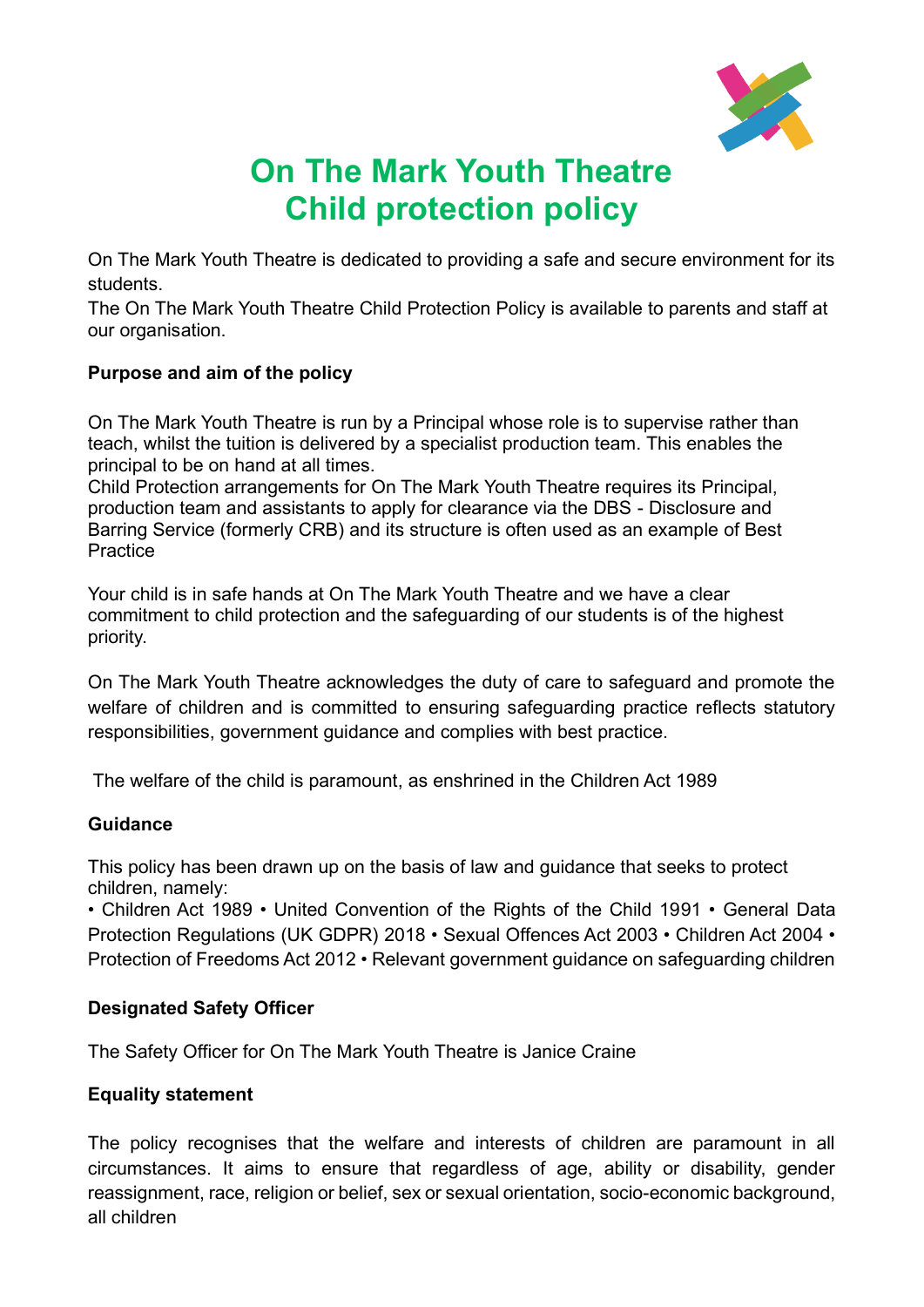

# **On The Mark Youth Theatre Child protection policy**

- have a positive and enjoyable experience at On The Mark Youth Theatre in a safe and child centred environment
- are protected from abuse whilst participating in the activities provided by On The Mark Youth Theatre.

On The Mark Youth Theatre acknowledges that some children, including disabled children and young people or those from ethnic minority communities, can be particularly vulnerable to abuse and we accept the responsibility to take reasonable and appropriate steps to ensure their welfare.

As part of our safeguarding policy On The Mark Youth Theatre will

- promote and prioritise the safety and wellbeing of children and young people
- working in partnership with children, young people, their parents, carers and other agencies is essential in promoting young people's welfare.
- ensure everyone understands their roles and responsibilities in respect of safeguarding and is provided with appropriate learning opportunities to recognise, identify and respond to signs of abuse, neglect and other safeguarding concerns relating to children and young people. Adopting child protection practices through procedures and a code of conduct for members, staff and volunteers.
- We recognise that some children are additionally vulnerable because of the impact of previous experiences, their level of dependency, communication needs or other issues
- We will seek to keep children and young people safe by: valuing them, listening to and respecting them; and by making this policy freely available.
- recruit members, staff and volunteers safely, ensuring all necessary checks are made if they are in sole charge of children or vulnerable members.
- ensure appropriate action is taken in the event of incidents/concerns of abuse and support provided to the individual/s who raise or disclose the concern.
- ensure that confidential, detailed and accurate records of all safeguarding concerns are maintained and securely stored
- prevent the employment/deployment of unsuitable individuals
- ensure robust safeguarding arrangements and procedures are in operation, sharing concerns with agencies who need to know, and involving parents and children appropriately.